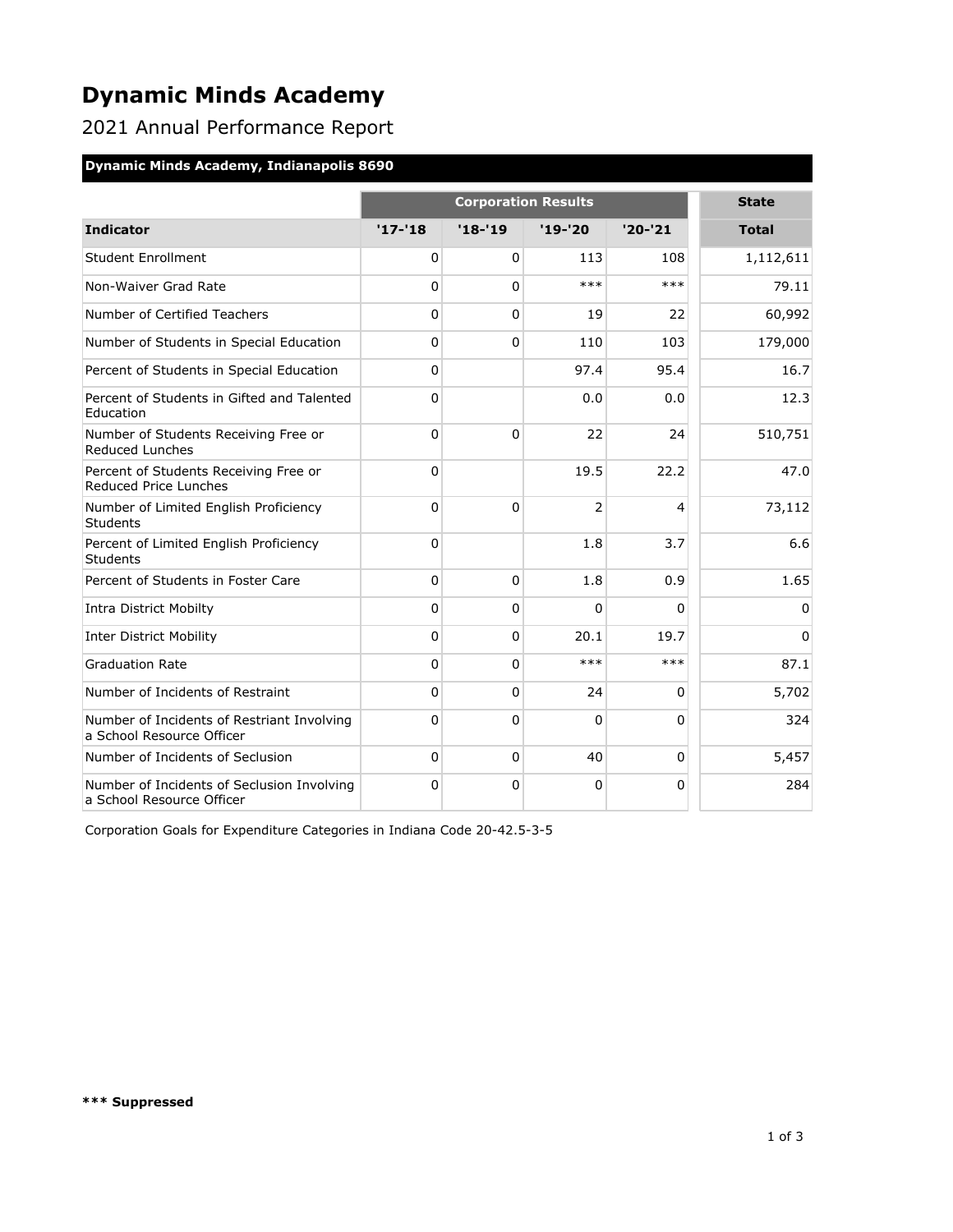## **Dynamic Minds Academy**

### 2021 Annual Performance Report

#### **Dynamic Minds Academy, Indianapolis 8692**

|                                                                            | <b>School Results</b> |          |             |         | <b>State</b> |
|----------------------------------------------------------------------------|-----------------------|----------|-------------|---------|--------------|
| <b>Indicator</b>                                                           | $'17 - 18$            | $'18-19$ | $'19-'20$   | '20-'21 | <b>Total</b> |
| A-F Accountability Grade                                                   | 0                     | 0        | N/A         | N/A     |              |
| <b>Student Enrollment</b>                                                  | 0                     | 0        | 113         | 108     | 1,112,611    |
| Number of Certified Teachers                                               | 0                     | 0        | 19          | 22      | 60,992       |
| Percentage of Students Passing IREAD                                       | 0                     | 0        | 0           | 50.0    | 80.4         |
| * Grade 3 Percent Passing ISTEP+/ ILEARN<br>Math Standard                  | 0                     | 0        | 0           | 50.0    | 48.7         |
| * Grade 3 Percent Passing ISTEP+/ ILEARN<br>Language Arts Standard         | 0                     | 0        | 0           | 50.0    | 38.7         |
| * Grade 4 Percent Passing ISTEP+/ ILEARN<br>Math Standard                  | 0                     | 0        | 0           | 0.0     | 43.7         |
| * Grade 4 Percent Passing ISTEP+/ ILEARN<br>Language Arts Standard         | 0                     | 0        | 0           | 0.0     | 39.6         |
| * Grade 4 Percent Passing ISTEP+/ ILEARN<br>Science Standard               | 0                     | 0        | 0           | 0.0     | 36.1         |
| * Grade 5 Percent Passing ISTEP+/ ILEARN<br>Math Standard                  | 0                     | 0        | 0           | 0.0     | 38.6         |
| * Grade 5 Percent Passing ISTEP+/ ILEARN<br>Language Arts Standard         | 0                     | 0        | 0           | 0.0     | 39.5         |
| * Grade 5 Percent Passing ISTEP+/ ILEARN<br>Social Science Standard        | 0                     | 0        | 0           | 0.0     | 38.6         |
| * Grade 6 Percent Passing ISTEP+/ ILEARN<br>Math Standard                  | 0                     | 0        | 0           | 0.0     | 33.0         |
| * Grade 6 Percent Passing ISTEP+/ ILEARN<br>Language Arts Standard         | 0                     | 0        | 0           | 0.0     | 39.9         |
| * Grade 6 Percent Passing ISTEP+/ ILEARN<br>Science Standard               | 0                     | 0        | 0           | 0.0     | 38.8         |
| * Grade 7 Percent Passing ISTEP+/ ILEARN<br>Math Standard                  | 0                     | 0        | 0           | 11.1    | 30.5         |
| * Grade 7 Percent Passing ISTEP+/ ILEARN<br>Language Arts Standard         | 0                     | 0        | 0           | 18.2    | 41.1         |
| * Grade 8 Percent Passing ISTEP+/ ILEARN<br>Math Standard                  | 0                     | 0        | 0           | 100.0   | 27.8         |
| * Grade 8 Percent Passing ISTEP+/ ILEARN<br>Language Arts Standard         | 0                     | 0        | 0           | 75.0    | 43.9         |
| * Grade 10 Percent Passing ISTEP+/<br><b>ILEARN Math Standard</b>          | 0                     | 0        | $\mathbf 0$ | 0.0     | 30.3         |
| * Grade 10 Percent Passing ISTEP+/<br><b>ILEARN Language Arts Standard</b> | 0                     | 0        | $\mathbf 0$ | 28.6    | 58.7         |
| Percent of 12th Graders Taking SAT                                         | 0                     | 0        | 0           | 0.0     | 22.0         |

\* In 2014-15 Indiana transitioned to new, more rigorous college-and-career ready standards and a new statewide assessment to measure these standards. Therefore, results are not comparable to previous data.